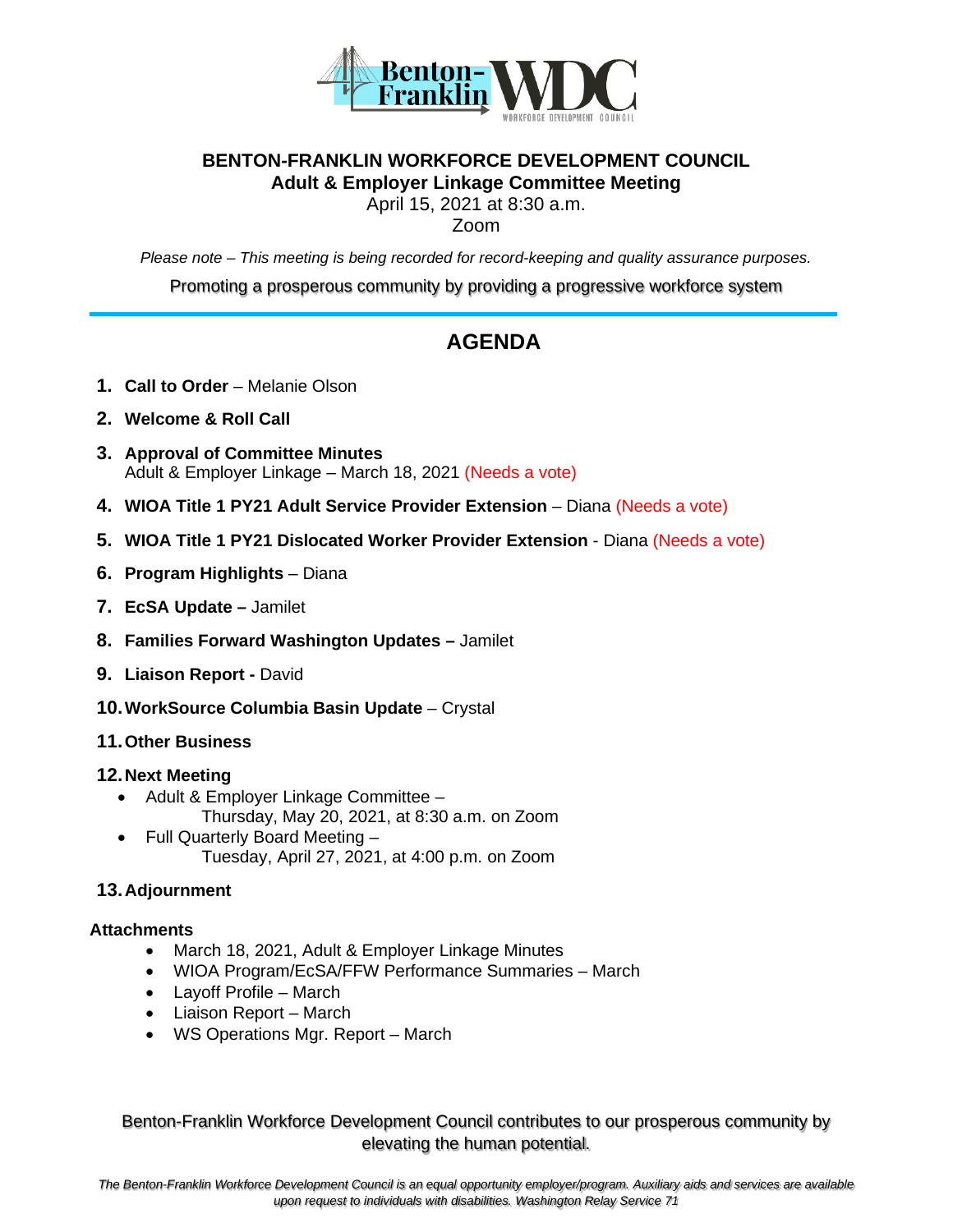#### **Benton-Franklin Workforce Development Council**

Adult & Employer Linkage Committee March 18, 2021, at 8:30 a.m.

Zoom

| <b>Present</b>     | <b>Excused</b> | <b>Absent</b> | <b>Staff/Partners</b>       |
|--------------------|----------------|---------------|-----------------------------|
| Adolfo de Leon     | Karl Dye       | Lori Mattson  | <b>Tiffany Scott, BFWDC</b> |
| Melanie Olson      | Michael Lee    |               | David Chavey-Reynaud, BFWDC |
| Jamie Rasmussen    |                |               | Diana Hamilton, BFWDC       |
| <b>Todd Samuel</b> |                |               | Cynthia Garcia, BFWDC       |
| Jennie Weber       |                |               | Jamilet Nerell, BFWDC       |
|                    |                |               | Jessie Cardwell, BFWDC      |
|                    |                |               | Becky Smith, BFWDC          |
|                    |                |               | Kayci Loftus, CPS           |
|                    |                |               | Heather Woodruff, CPS       |
|                    |                |               | Jasmine Smith, CPS          |
|                    |                |               | Rebecca Williamson, ESD     |
|                    |                |               | Rosa Reyna, GW              |
|                    |                |               | Gabby Jacobson, PFP         |
|                    |                |               | Israel Delamora, OIC        |
|                    |                |               |                             |

#### **Call to Order**

Adolfo welcomed everyone and called the meeting to order at 8:30 a.m. Becky read through the roll call while everyone responded.

#### **Approval of Committee Minutes**

The Minutes of January 21, 2021, Adult & Employer Linkage Committee Meeting were provided for members to review.

#### **Todd Samuel moved to approve January 21, 2021, Adult & Employer Linkage Committee Meeting Minutes as presented, seconded by Melanie Olson. Motion carried.**

#### **Program Highlights** – Diana

Diana shared that they have been informed that the Department of Labor (DOL) will be virtually monitoring all 12 Workforce Development Councils (WDCs) Disaster and Employment Recovery Grants beginning October 1, 2021, through March 31, 2022. They will focus on eligibility documentation, separate tracking of enrollment expenditures, ensuring Disaster Relief Employment Positions stay within the identified scope of work, and how the grant's overall goals were met. We will let the committee know once we have a firm date. DOL does not monitor local areas very often. We are working closely with the sub-recipients to ensure participant files are ready for DOL's visit.

Thank you to Board Members for approving the Trade Adjustment Assistance (TAA) Co-Enrollment policy. That policy guides the TAA referral process to co-enroll eligible TAA participants into the Dislocated Worker (DW) Program. TAA staff have been contacting all Sandvik impacted workers to attend mandatory orientations held twice a week to inform them of the services available. These individuals are permanently laid off, so they are also eligible for the Employment Recovery services.

The Disaster Recovery (DR) Performance Summary shows that our subrecipient is meeting total served goals and is exceeding employed exits. The consortium has made good process in developing host sites for these positions. As of this week, they have placed two food support workers at 2<sup>nd</sup> Harvest, one Migrant Seasonal Farmworker Outreach Specialist at ESD, and six vaccine support workers at the Department of Health (DOH). The DOH has also committed to posting 12 additional Disaster Recovery positions for a total of 18. The subrecipient is currently recruiting for a Meals on Wheels kitchen support position. There has been a lot of work done to help our community utilize these funds.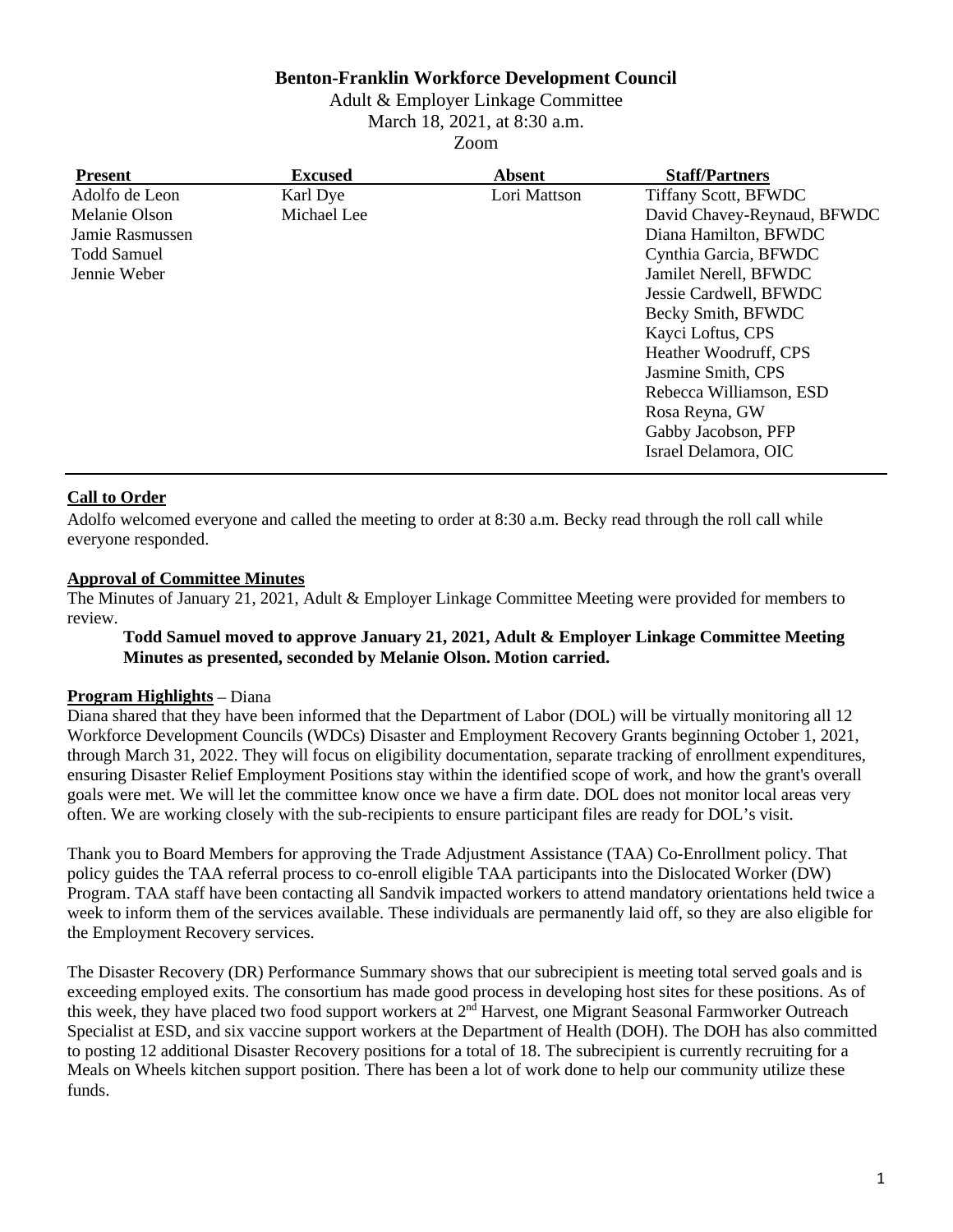Diana pointed out that the Performance Summaries show that the DW, Rapid Response (RRIE), and the Disaster Recovery (DR) programs are behind in enrollments. The Adult, DW, and RRIE programs are behind in employed exits. She attended the Quarterly State Performance Meeting with the ESD Initiative Managers that oversee these programs. They are pleased with the performance outcomes within all five programs, especially when you consider the challenges of Covid-19. They are always excited to see the services provided to customers virtually and WorkSource Columbia Basin's ongoing work to improve the integrated service delivery system. Thank you to everyone for the hard work.

#### **EcSA Update** - Jamilet

Jamilet shared that the key performance indicators have been updated based on the latest modification to the contract. There are two different sections on the report; enrollments/training placements and exits. We are no longer reporting out on some of the essential EcSA services. Those services are still being offered and tracked by case-needed (financial literacy, self-sufficient calculator, and one-on-one and group mentorship) but are not tracked to show performance in our local area.

This month, the BFWDC will participate in the March Quarterly Workforce Meeting to present our local model to all statewide leaders who now have access to EcSA funds. This means that we will continue EcSA services past the end date, which was March 2022. We will go into a contract extension to continue to provide services.

She congratulated and thanked Career Path Services for providing a success story to the National Association of Workforce Development Professionals (NAWDP) Newsletter. Jamilet asked Heather to recap the story that was published. The newsletter was sent to committee members following the meeting.

Israel asked if the new funding will affect our designations. Jamilet answered that there is \$5.5 million for EcSA that will be distributed statewide. There is a minimum of \$200,000 that will go to each area, including ours. These funds will help extend the program, meaning it will allow for a seamless continuation of our current program with additional months to provide EcSA services.

#### **Families Forward Washington (FFW) Updates** – Jamilet

Our enrollments ended in December. We have met and exceeded our goal of enrollments. They are working on intensive case management for job placement, retention services, and the training track's completion. The case manager continues to work with those that were enrolled in December and are still in training. For those participants that have exited our program, an exit letter is provided notifying their one-year study and program completion; however, participants are encouraged to reach out to Goodwill should they need additional resources that are non-Families Forward related. The exit letter was developed locally with our subs collaboration and approved by the funding source.

Goodwill staff continues to engage in local employment events such as virtual job fairs, trying to place those customers that have completed training and are ready for employment. They are actively engaged with participants and provide monthly newsletters with local resources. The program ends in June 2021.

#### **Brazen/LinkedIn Learning Opportunities** - David

David reported that the Spring 2021 Virtual Job Fair took place on March 9 and was very successful. There were 47 employer booths with 176 attendees, 432 chats, 32 interviews scheduled, and 67 receiving further screening. CBC has expressed interest in making this a regular job fair. There have been conversations about using the Brazen platform in the future, even after the pandemic ends. There is another job fair scheduled for April.

He shared that 77 of the available 300 licenses for LinkedIn Learning have are being used. The objective is to use all 300 licenses during our pilot period that ends in June. We are excited to see how we can use this program moving forward.

#### **Liaison Report** – David

David presented the February Liaison report that was included in the meeting packet. He is working to provide more economic information on the monthly report. He walked through the information provided. We have hit the one-year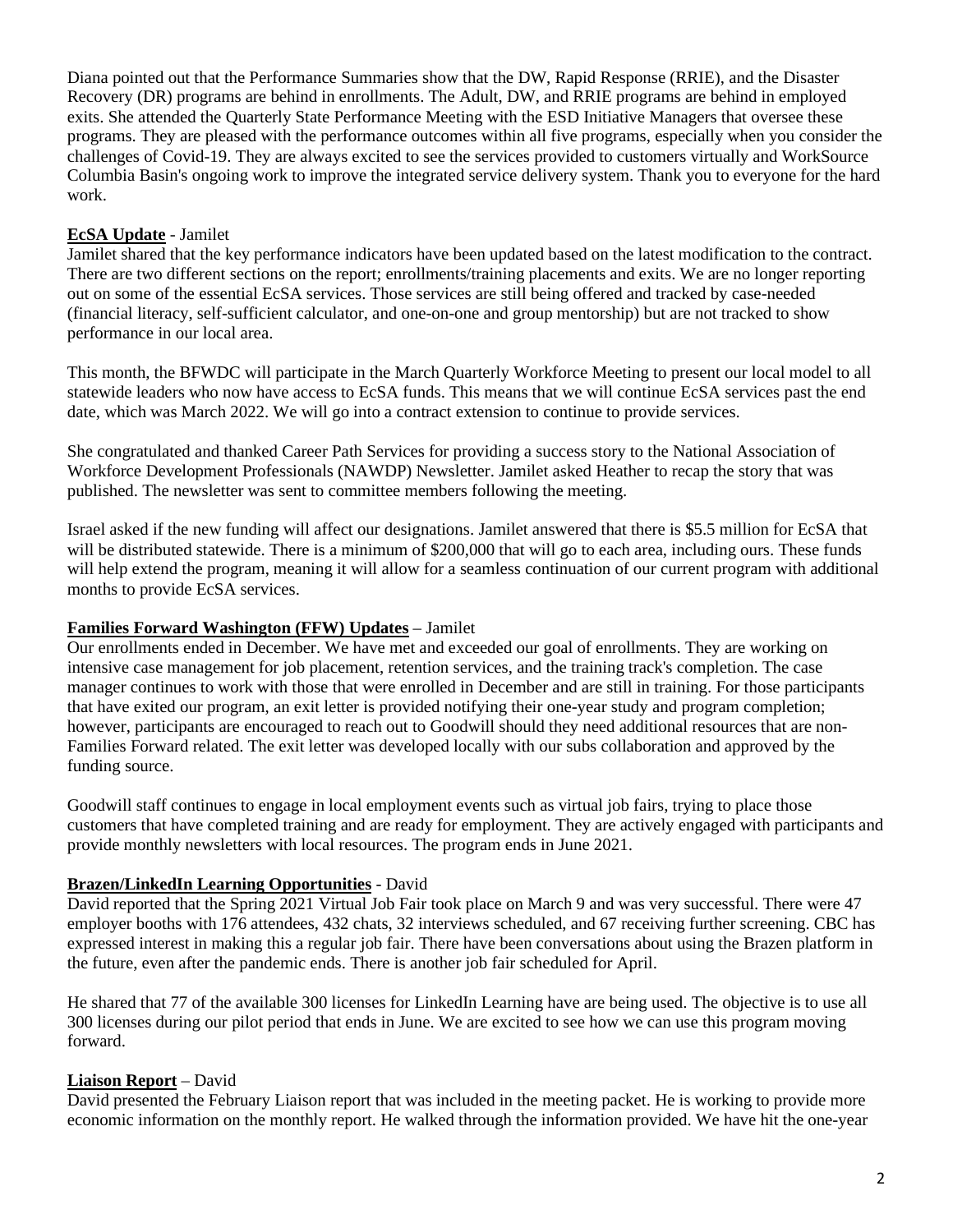mark since the COVID shutdown. We will now be able to compare the pandemic levels against this time last year. This will give us a good picture of the work done during the pandemic.

We continue to look for options and ways to engage the would-be walk-in customers. We are 96% prepped for our return to work plan. We do not have an opening date yet. We want to make sure that the time is right to avoid the need to close down again once the center has opened.

#### **WorkSource Update** – Kayci/Rebecca

Kayci shared that they continue to hone in on effective outreach to ensure the reaching of every pocket of the community. She shared that flyers and USBs were distributed to over 300 families in Kennewick and Pasco school districts to those that participated in the Sembrando Amore y Esperanza (Sowing Love and Hope). They are also using the Unemployment Insurance Lists to reach the unemployed in our area directly.

Rebecca reported that there was a Virtual Healthcare Career Fair on February 24. There were 160 individuals registered, and 109 attended. Over 25 local employers attended in addition to training providers. This event resulted in 69 employment referrals for 68 job seekers.

#### **Other Business:**

Tiffany shared that there is a strong focus on Community Development Block Grants. There is currently a funding opportunity with Housing and Urban Development currently housed with the Department of Commerce. This pandemic has brought the BFWDC stronger connections to state entities. We are being intentional in exploring funding streams that can help our community meet the current needs. The application is due in early April.

Tiffany stated that some policy and guidance expirations are coming up as far as the flexibility allowed to our local workforce system during the pandemic. She is working with the State Workforce Board and the State Policy Team to ensure that the flexibility continues. There is advocacy happening to make sure that our local systems can continue to serve during Covid-19.

**Next Meeting:** The next Adult & Employer Linkage Committee meeting is scheduled for Thursday, April 15, 2021, at 8:30 a.m. on Zoom.

#### **Adjournment**

With no further business, the meeting adjourned at 9:06 a.m.

Meeting Chair, Melanie Olson Date Becky Smith, Office Manager Date

\_\_\_\_\_\_\_\_\_\_\_\_\_\_\_\_\_\_\_\_\_\_\_\_\_\_\_\_\_\_\_\_\_\_\_ \_\_\_\_\_\_\_\_\_\_\_\_\_\_\_\_\_\_\_\_\_\_\_\_\_\_\_\_\_\_\_\_\_\_\_\_\_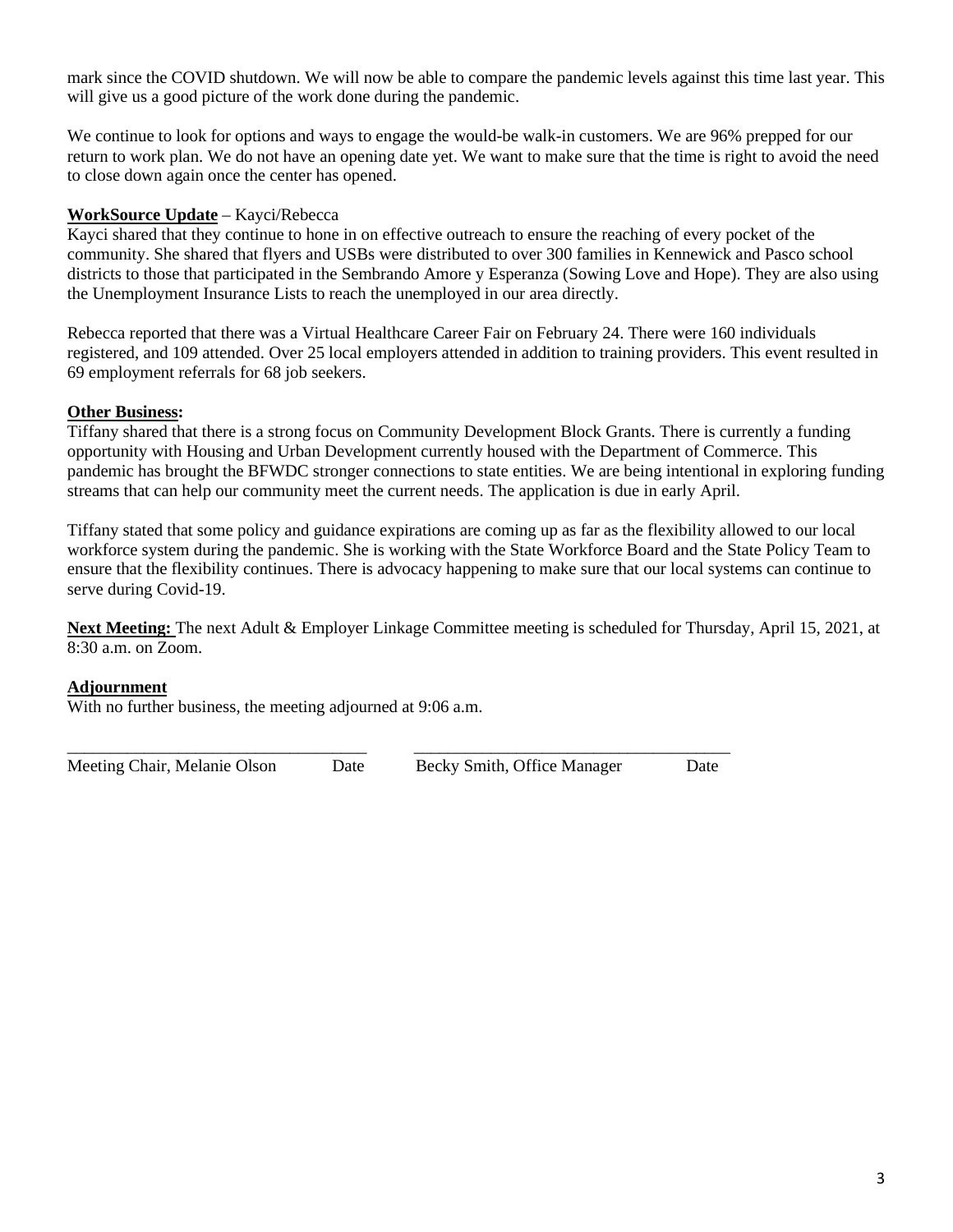

| <b>PY20 Adult Program Performance Summary</b><br>(Cumulative)                     |                        |                               |                      |  |  |  |
|-----------------------------------------------------------------------------------|------------------------|-------------------------------|----------------------|--|--|--|
| <b>Program Expenditures</b><br><b>Budget Total</b><br><b>YTD Spent</b><br>% Spent |                        |                               |                      |  |  |  |
| As of February 28, 2021                                                           | \$694,352              | \$368,728.81                  | 53.1                 |  |  |  |
| <b>Enrollments</b>                                                                | <b>Actual Outcomes</b> | <b>Monthly to Date Target</b> | <b>Annual Target</b> |  |  |  |
| <b>Total Served</b>                                                               | 153                    | 154                           | 193                  |  |  |  |
| <b>Exits</b>                                                                      |                        |                               |                      |  |  |  |
| <b>Total Employed Exits</b>                                                       | 47                     | 83                            | 109                  |  |  |  |
| <b>Placement Rate</b>                                                             | 71.21%                 | 85%                           | 85%                  |  |  |  |
| Median Wage                                                                       | \$15.13                | \$14.50                       | \$14.50              |  |  |  |
| <b>Services</b>                                                                   |                        |                               |                      |  |  |  |
| Individual Training Account (ITA)                                                 | 28                     | 35                            | 50                   |  |  |  |
| On-the-Job Training (OJT)                                                         | $\mathbf{0}$           | 5                             | 5                    |  |  |  |
| Work Experience (WEX)                                                             | 3                      | 3                             | 6                    |  |  |  |
| Apprenticeship                                                                    | 0                      | N/A                           | N/A                  |  |  |  |

#### **Total Served:**

- Subrecipient staff participated in the Outreach Committee to expand their knowledge of all programs, under the umbrella of WorkSource Columbia Basin (WSCB) and created new flyers to target specific programs and services.
- Subrecipient staff utilizes social media accounts to share flyers and communicate services available.
- The Referral Coordinator connects customers to qualifying programs and Employment Specialists via Trello.

#### **Employed Exits:**

- Subrecipient staff partnered with the WSCB Business Services Team in a special "Meet the Employer" training. This training allowed program staff and employers to meet and greet via Zoom to discuss employment opportunities. Subrecipient staff can directly refer customers to employers.
- The WSCB Business Services team continues to connect with local businesses and agencies proactively within their individual outlined sectors: Manufacturing, Ag/Food Processing, Healthcare, Government, Transportation/Warehousing, Construction, and Entry-Level.

**Placement Rate:** The placement rate will increase as participants obtain unsubsidized employment.

**Individual Training Account:** 18 ITA's are currently in progress with expected end dates from April 2021 – June 2021.

#### **On the Job Training:**

• In March, over 30 employers were contacted to uncover employment, WEX, and OJT opportunities including Advance Auto, Elijah Family Homes, Petro USA, Eastside Market, Tri-Cities Animal Control, Oxarc, KNA Transport, Aromatics, PROOF, Tri-Cities Licensing, and more.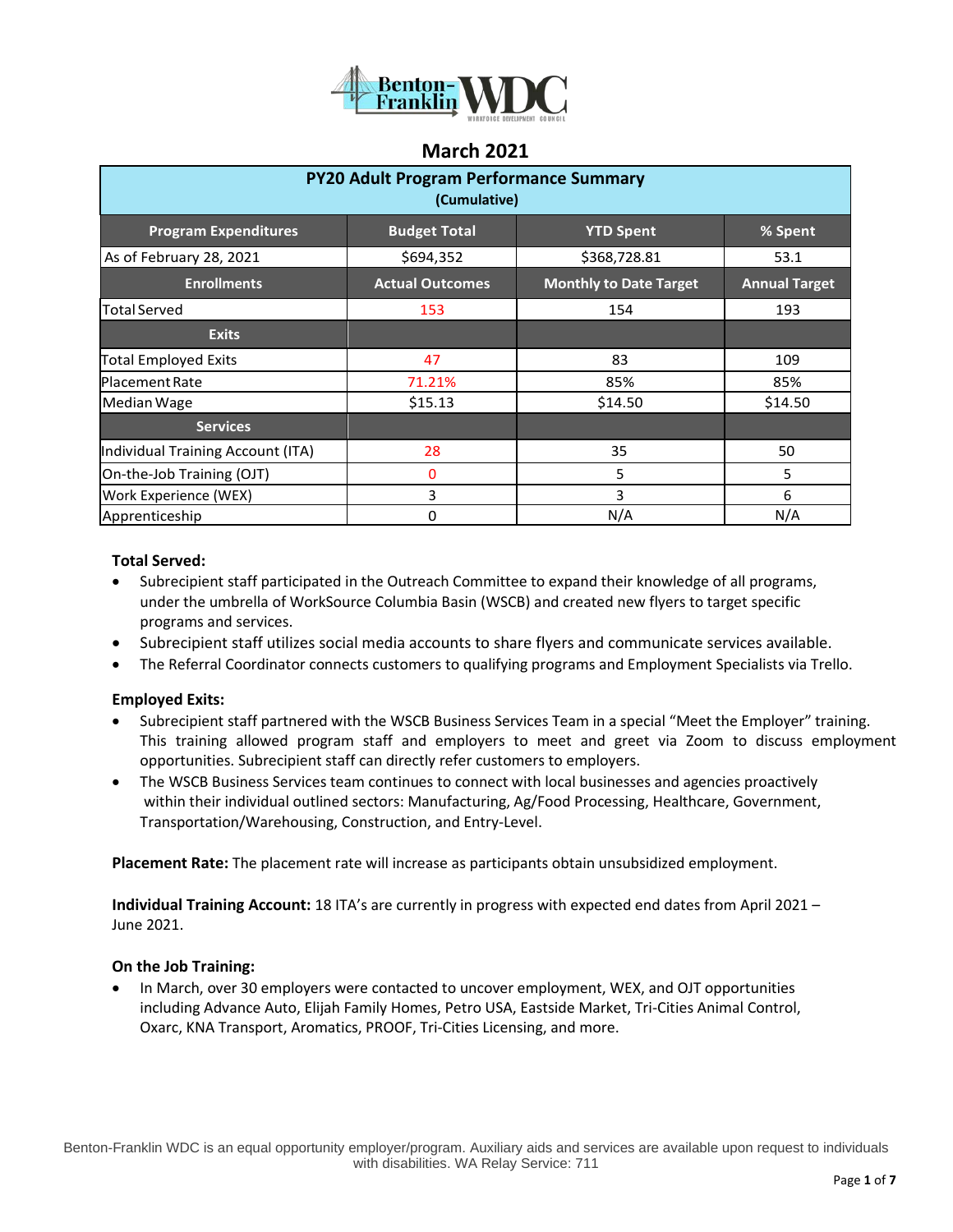

| <b>March 2021</b>                                         |                     |                        |                      |  |  |  |
|-----------------------------------------------------------|---------------------|------------------------|----------------------|--|--|--|
| <b>PY20 Dislocated Worker Program Performance Summary</b> |                     |                        |                      |  |  |  |
|                                                           | (Cumulative)        |                        |                      |  |  |  |
| <b>Program Expenditures</b>                               | <b>Budget Total</b> | <b>YTD Spent</b>       | % Spent              |  |  |  |
| As of February 28, 2021                                   | \$746,066           | \$448,527.17           | 60.1%                |  |  |  |
| <b>Enrollments</b>                                        | <b>Actual</b>       | <b>Monthly to Date</b> | <b>Annual Target</b> |  |  |  |
| <b>Total Served</b>                                       | 110                 | 155                    | 186                  |  |  |  |
| <b>Exits</b>                                              |                     |                        |                      |  |  |  |
| <b>Total Employed Exits</b>                               | 48                  | 80                     | 105                  |  |  |  |
| Placement Rate                                            | 77.42%              | 85%                    | 85%                  |  |  |  |
| Median Wage                                               | \$20.00             | \$19.00                | \$19.00              |  |  |  |
| <b>Services</b>                                           |                     |                        |                      |  |  |  |

Individual Training Account (ITA) 18 26 40 On-the-Job Training (OJT) 0 10 15 Employability Enhancement 0 N/A N/A

#### **Total Served:**

- Subrecipient staff participated in the Outreach Committee to expand their knowledge of all programs under the umbrella of WorkSource Columbia Basin (WSCB) and created new flyers to target specific programs and services.
- Subrecipient staff utilizes Social media accounts to share flyers and communicate services available.
- The Referral Coordinator connects customers to qualifying programs and Employment Specialists via Trello.

#### **Employed Exits:**

- Subrecipient staff partnered with WSCB Business Services Team in a special "Meet the Employer" training. This training allowed program staff and employers to meet and greet via Zoom to discuss employment opportunities. Subrecipient staff can directly refer customers to employers.
- The WSCB Business Services team continues to proactively connect with local businesses and agencies within their individual outlined sectors: Manufacturing, Ag/Food Processing, Healthcare, Government, Transportation/Warehousing, Construction, and Entry-Level.

**Placement Rate:** The placement rate will increase as participants obtain unsubsidized employment.

**Individual Training Accounts:** 12 ITA's are currently in progress with expected end dates between April 2021 - June 2021

#### **On the Job Training:**

• In March, over 30 employers were contacted to uncover employment and WEX/OJT opportunities including Advance Auto, Elijah Family Homes, Petro USA, Eastside Market, Tri-Cities Animal Control, Oxarc, KNA Transport, Aromatics, PROOF, Tri-Cities Licensing, and more.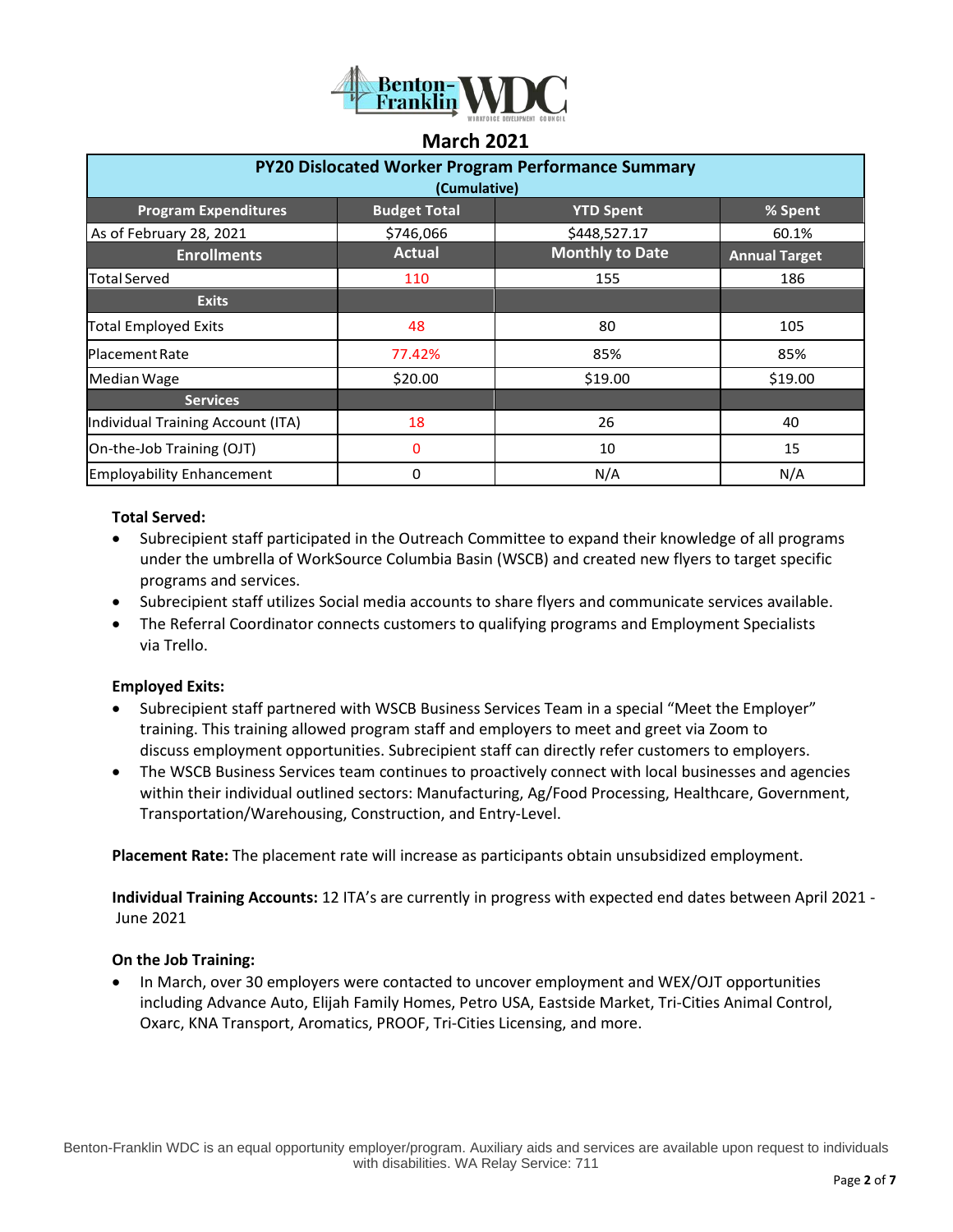

| PY19 Rapid Response Program Performance Summary<br>(Cumulative) |                        |                               |                      |  |  |
|-----------------------------------------------------------------|------------------------|-------------------------------|----------------------|--|--|
| <b>Program Expenditures</b>                                     | <b>Budget Total</b>    | <b>YTD Spent</b>              | % Spent              |  |  |
| As of February 28, 2021                                         | \$248,679              | \$141,427.41                  | 56.9%                |  |  |
| <b>Enrollments</b>                                              | <b>Actual Outcomes</b> | <b>Monthly to Date Target</b> | <b>Annual Target</b> |  |  |
| <b>Total Served</b>                                             | 48                     | 60                            | 65                   |  |  |
| <b>Exits</b>                                                    |                        |                               |                      |  |  |
| <b>Total Employed Exits</b>                                     | 22                     | 37                            | 47                   |  |  |
| <b>Placement Rate</b>                                           | 88%                    | 85%                           | 85%                  |  |  |
| Median Wage                                                     | \$20.21                | \$19.00                       | \$19.00              |  |  |
| <b>Services</b>                                                 |                        |                               |                      |  |  |
| Individual Training Account (ITA)                               | 16                     | 22                            | 27                   |  |  |
| <b>Employability Enhancement</b>                                | 0                      | N/A                           | N/A                  |  |  |

#### **Total Served:**

- Subrecipient staff also began to coordinate rapid response services for Bruker. Services presented include a WorkSource Overview, Unemployment Insurance (UI), Dislocated Worker, Worker Retraining, TAA, Health Insurance, 211, and dedicated workshops (e.g., resume, cover letter, interviewing).
- Hanford Mission Integration Solutions also requested rapid response services for an upcoming layoff of 27 impacted workers. The presentation is scheduled for April 6, 2021, with an expected layoff date of April 15, 2021.
- Subrecipient staff participated in the Outreach Committee to expand their knowledge of all programs under the umbrella of WorkSource Columbia Basin and created new flyers to target specific programs and services.

#### **Employed Exits:**

- In partnership with WSU Tri-Cities and Columbia Basin College, WSCB staff coordinated a Spring Career fair on March  $9<sup>th</sup>$ . A total of 47 employers attended, including Lamb Weston, Walmart, PNNL, Gesa, and Washington River Protection Solutions. Of the 232 customers who signed up, 176 job seekers participated in the career fair, 432 chats took place, 32 job seekers were scheduled for interviews, 67 advanced for further screening, and 209 were kept in the pipeline.
- The WSCB Business Services team continues to proactively connect with local businesses and agencies within their individual outlined sectors: Manufacturing, Ag/Food Processing, Healthcare, Government, Transportation/Warehousing, Construction, and Entry-Level.

#### **Individual Training Accounts:**

- Staff is focusing on connecting clients to training options to increase their skillset and employability while waiting for their goal occupations to open alongside the economy.
- Nine ITA's are currently in progress with expected end dates between April 2021 June 2021.
- One Entrepreneurial Training is in progress, with an expected end date of April 2021.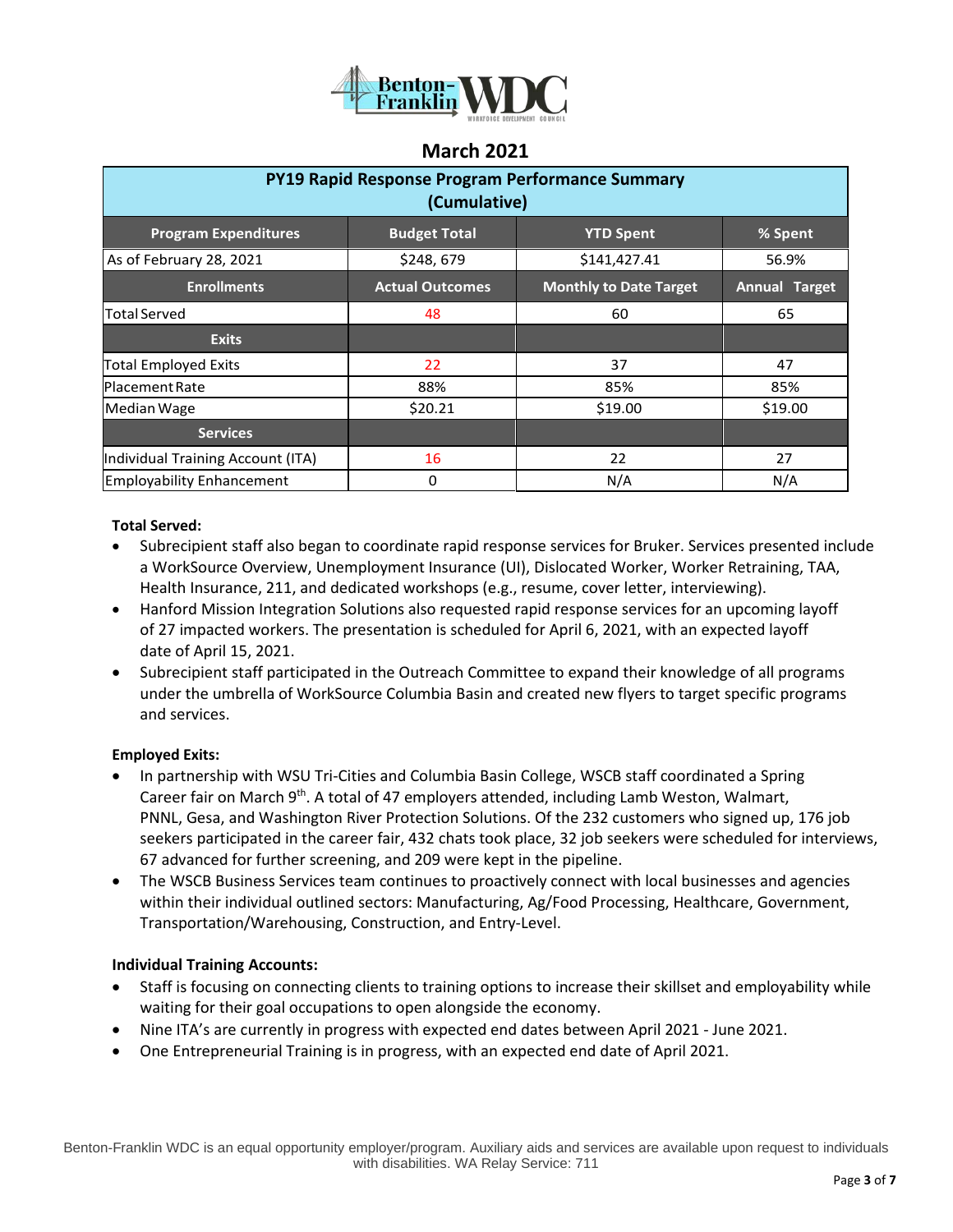

| <b>Disaster Recovery Dislocated Worker</b><br>(Cumulative from July 2020 - March 2022) |                        |                                       |         |  |  |  |
|----------------------------------------------------------------------------------------|------------------------|---------------------------------------|---------|--|--|--|
| <b>Program Expenditures</b>                                                            | <b>Budget Total</b>    | <b>YTD Spent</b>                      | % Spent |  |  |  |
| As of February 28, 2021                                                                | \$424,000              | \$76,592.09                           | 18.1%   |  |  |  |
| <b>Performance Factors</b>                                                             | <b>Actual Outcomes</b> | Monthly to Date Target Program Target |         |  |  |  |
| Total Served                                                                           | 22                     | 16                                    | 32      |  |  |  |
| Number of Participants both in Disaster-Relief and<br>Career and Training Services     | 22                     | 16                                    | 32      |  |  |  |
| # of Participants in Training Services (excluding OJT)                                 | 8                      | 4                                     | 10      |  |  |  |
| # of Participants Placed in Work-Based Learning<br>(WEX/Internship)                    | 13                     | 10                                    | 23      |  |  |  |
| # of Participants entered unsubsidized employment<br>at exit                           | 2                      | 0                                     | 22      |  |  |  |

#### **Disaster Recovery Highlights:**

- Landyn, a disaster relief participant working at the Department of Health vaccination site, received an award from the Kennewick Fire Department for being an exceptional volunteer and taking less desired shifts to serve the community. His worksite supervisor and peers highly regard him.
- Six participants started Disaster Relief Employment Opportunities in March.
- Subrecipient is actively recruiting for the Meals on Wheels position.
- Program participants are referring family members and friends who have been laid off due to COVID-19.
- $\bullet$  2<sup>nd</sup> Harvest requested additional disaster relief worker placements at their facility, and recruitment has commenced.
- One disaster relief participant is working with Employment Security Department (ESD) as a Migrant Seasonal Farm Worker Outreach Support Assistant. ESD has requested to have another placement once the current person's contract ends.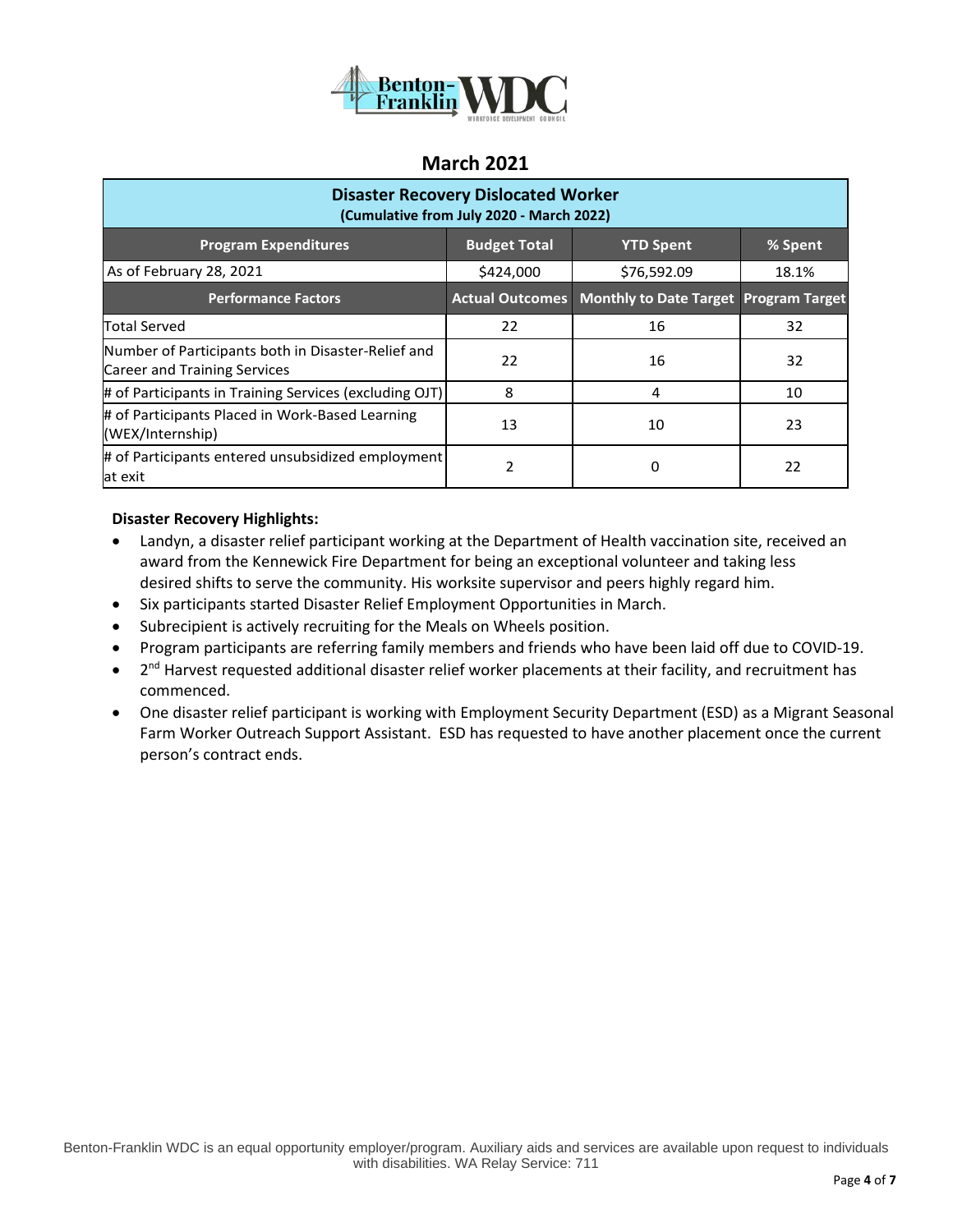

| <b>Employment Recovery Dislocated Worker</b><br>(Cumulative from July 2020 - March 2022) |                        |                               |                       |  |  |
|------------------------------------------------------------------------------------------|------------------------|-------------------------------|-----------------------|--|--|
| <b>Program Expenditures</b>                                                              | <b>Budget Total</b>    | <b>YTD Spent</b>              | % Spent               |  |  |
| As of February 28, 2021                                                                  | \$446,253              | \$99,244.82                   | 22.2%                 |  |  |
| <b>Performance Factors</b>                                                               | <b>Actual Outcomes</b> | <b>Monthly to Date Target</b> | <b>Program Target</b> |  |  |
| <b>Total Served</b>                                                                      | 15                     | 20                            | 55                    |  |  |
| # of Participants Enrolled in Training Services<br>(excluding OJT)                       |                        | 5                             | 30                    |  |  |
| # of Participants in On the Job Training (OJT)                                           |                        |                               | 3                     |  |  |
| # of Participants Placed in Work-Based Learning<br>(WEX/Internship)                      | 0                      | 4                             | 10                    |  |  |
| # of Participants entered unsubsidized<br>employment at exit                             | 5                      | 8                             | 44                    |  |  |

#### **Total Served:**

- Partnering with Rapid Response team to recruit customers who have been permanently laid off.
- Subrecipient staff participated in the Outreach Committee to expand their knowledge of all programs under the umbrella of WorkSource Columbia Basin and created new flyers to target specific programs and services.
- Subrecipient staff utilizes social media accounts to share flyers and communicate services available.
- The Referral Coordinator connects customers to qualifying programs and Employment Specialists via Trello.

#### **Number of Participants in On-the-Job Training (OJT) and Work-Based Learning (WEX):**

- In March, over 30 employers were contacted to uncover employment, WEX, and OJT opportunities Including PROOF, Tri-Cities Licensing, Creations Salon and Spa, Inspire Development Center, BAC Corporate, Advance Auto, Elijah Family Homes, Petro USA, Eastside Market, Tri-Cities Animal Control, Oxarc, KNA Transport, and Aromatics.
- Using social media and GovDelivery, subrecipient staff successfully filled all positions for Creations Salon and Spa. Subrecipient staff continued to recruit for a Plastic Injection Molding (PIM) WEX opportunity. Also uncovered a WEX or OJT opportunity with Brookdale Torbett for a cook.

#### **Number of Participants who entered unsubsidized employment:**

- Subrecipient staff partnered with WSCB Business Services Team in a special "Meet the Employer" training. This training allowed program staff and employers to meet and greet via Zoom to discuss employment opportunities. Subrecipient staff can directly refer customers to employers.
- The WSCB Business Services team continues to proactively connect with local businesses and agencies within their individual outlined sectors: Manufacturing, Ag/Food Processing, Healthcare, Government, Transportation/Warehousing, Construction, and Entry-Level.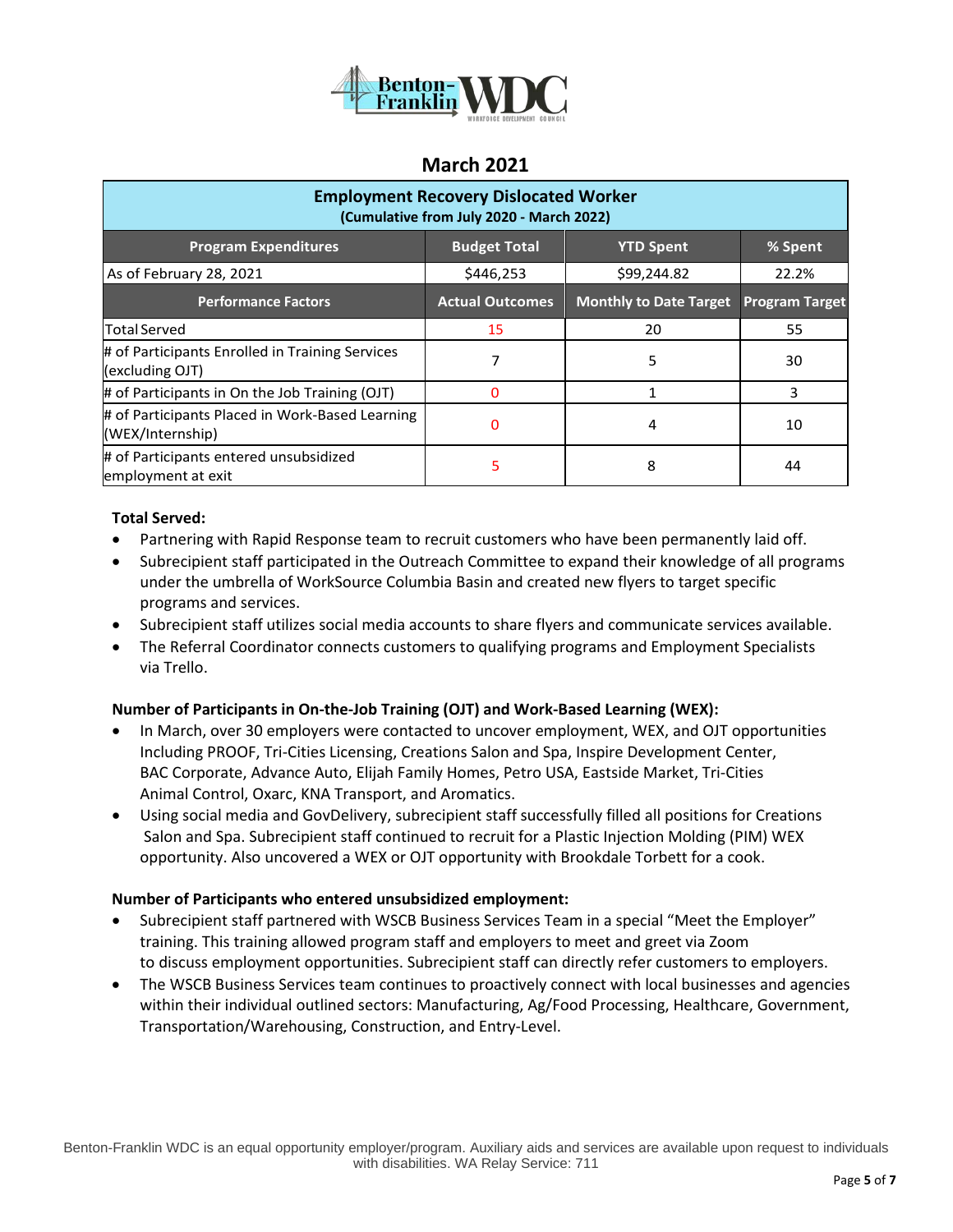

| <b>PY20 EcSA Program Performance Summary</b><br>(Cumulative from September 2019-March 2022)               |                        |                               |                       |  |  |  |
|-----------------------------------------------------------------------------------------------------------|------------------------|-------------------------------|-----------------------|--|--|--|
| <b>Program Expenditures</b>                                                                               | <b>Budget Total</b>    | <b>Contract Spent</b>         | % Spent               |  |  |  |
| As of February 28, 2021                                                                                   | \$700,000.00           | \$399,756.51                  | 57.1%                 |  |  |  |
| <b>Enrollments</b>                                                                                        | <b>Actual Outcomes</b> | <b>Monthly to Date Target</b> | <b>Program Target</b> |  |  |  |
| <b>Total Served</b>                                                                                       | 38                     | 30                            | 138                   |  |  |  |
| <b>Training Placements</b>                                                                                |                        |                               |                       |  |  |  |
| Participants placed in subsidized<br>training (for employment at or<br>above \$34,480)                    | 9                      | 5                             | 30                    |  |  |  |
| Participants continuing subsidized<br>training at grant conclusion<br>conclusion                          | N/A                    | N/A                           | 20                    |  |  |  |
| <b>Exits</b>                                                                                              |                        |                               |                       |  |  |  |
| <b>Total Employed Exits</b><br>(at or above \$34,480)                                                     | 7                      | 10                            | 95                    |  |  |  |
| Total participants entering<br>employment above \$34,480 or<br>continuing training at grant<br>conclusion | N/A                    | N/A                           | 115                   |  |  |  |

- The EcSA Staff has been working with the Business Services Team to seek employment opportunities for program participants:
	- o Home Care Solutions is a local employer with current employment opportunities for CAN/NAC. Participants of the EcSA program are either enrolled or aspiring to enroll in CNA/NAC training, which means job referrals for the future for quick job placements;
	- o The WSCB Business Services Team also hosted a Virtual Career Fair this month; EcSA staff were assigned to cover some spots in hopes of connecting customers to services and look forward to future employerfocused events like these.
- Continue to work on creating new partnerships in Franklin County:
	- o EcSA staff have joined the WSCB Outreach Committee. The committee comprises multiple individuals working on different programs offered at WSCB. This partnership will create significant opportunities to share information on EcSA design and implementation;
	- o Continue to strategize with DSHS for outreach opportunities such as program flyer mailing and cold calling to North Franklin County in the upcoming months;
	- o EcSA Staff continues to lead the monthly EcSa Community Providers Meeting and attend the Local Planning Area Meetings to engage with other local organizations serving families and individuals in need.
- The BFWDC had the opportunity to present at the WA Workforce Association Peer to Peer Meeting in February. Multiple WDCs requested information from the current EcSA program models to learn how EcSA funding can be utilized.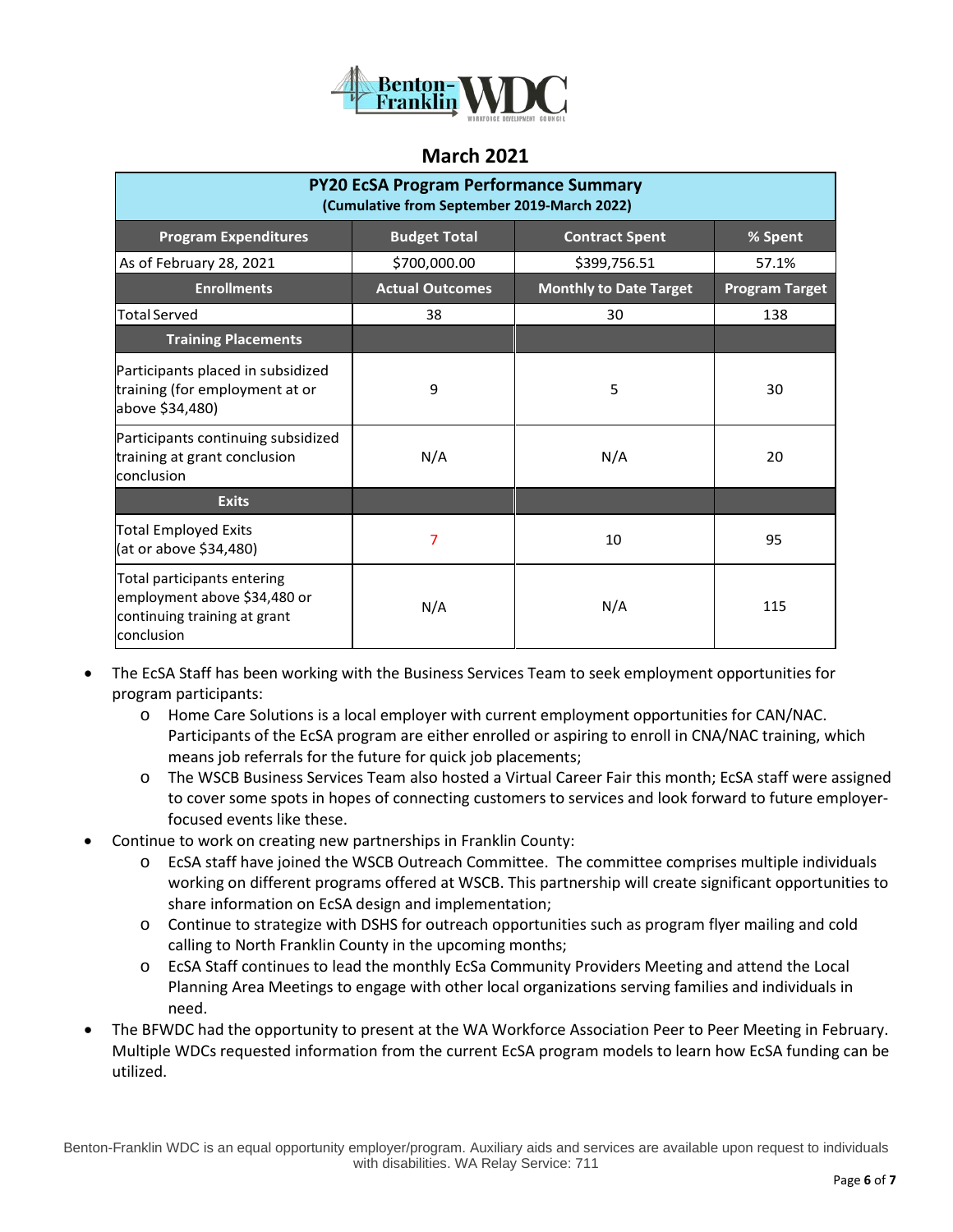

| <b>PY20 FFW Program Performance Summary</b><br>(Cumulative from September 2018-June, 2021) |                         |                          |                   |  |  |  |
|--------------------------------------------------------------------------------------------|-------------------------|--------------------------|-------------------|--|--|--|
| <b>Program Expenditures</b>                                                                | <b>Budget Total</b>     | <b>YTD Spent</b>         | % Spent           |  |  |  |
| As of February 28, 2021                                                                    | \$503,569.00            | \$485,101.39             | 96.3%             |  |  |  |
| <b>Tracked Monthly</b>                                                                     | <b>Monthly Outcomes</b> | <b>YTD Date Outcomes</b> | <b>Study Goal</b> |  |  |  |
| # screened for potential FFW enrollment                                                    | N/A                     | 417                      |                   |  |  |  |
| # enrolled in FFW                                                                          | N/A                     | 73                       | 56                |  |  |  |
| # enrolled in training tracks                                                              | N/A                     | 71                       | 56                |  |  |  |
| # of participants who met with their career<br>coach/job developer                         | 30                      | 71                       | 56                |  |  |  |
| # of participants who received financial<br>capacity-building referrals                    | $\mathbf{1}$            | 17                       |                   |  |  |  |
| Of those who began training:                                                               | $\Omega$                | 66                       |                   |  |  |  |
| # completed training                                                                       | 1                       | 49                       |                   |  |  |  |
| # earned certification                                                                     | 1                       | 49                       |                   |  |  |  |
| #placed in employment                                                                      | 6                       | 58                       |                   |  |  |  |

- In February, MDRC conducted the last quarterly meeting for Families Forward WA. The BFWDC, funding sources, and other essential study partners convened to discuss the conclusion of MDRC's participation in Families Forward WA.
	- o MDRC will be releasing the FFW Study Report in late April, concluding their overall participation;
	- o The BFWDC, in collaboration with our local service provider, had the opportunity to review the Study Report draft and provided feedback to ensure the data presented was accurate.
- Staff continues to follow up with participants via three points of contact (i.e., phone, text, and email) to ensure regular communication during this time.
	- o Continue to address issues non-custodial parents face by providing a newsletter with (transportation, mental health, food assistance, employment preparation, and online tutorial videos through GCFLearnFree.org a Goodwill website and STCU Virtual Financial Literacy Workshops);
	- o Continue providing, at minimum, weekly E-Services (customized resources regarding FFW and the pandemic all done virtually (i.e., email and text, as well as phone calls) along with needed resources during this unprecedented time to FFW participants;
- Staff continue networking with local employers, providing a pipeline for qualified job seekers;
	- o Job developing with individuals while they are in training or on hold to ensure that income is continuously coming in (57 participants were employed/started employment during FFW).
- Continue reengaging non-responsive participants that have dropped out of our system to help with any barriers that occur within the program.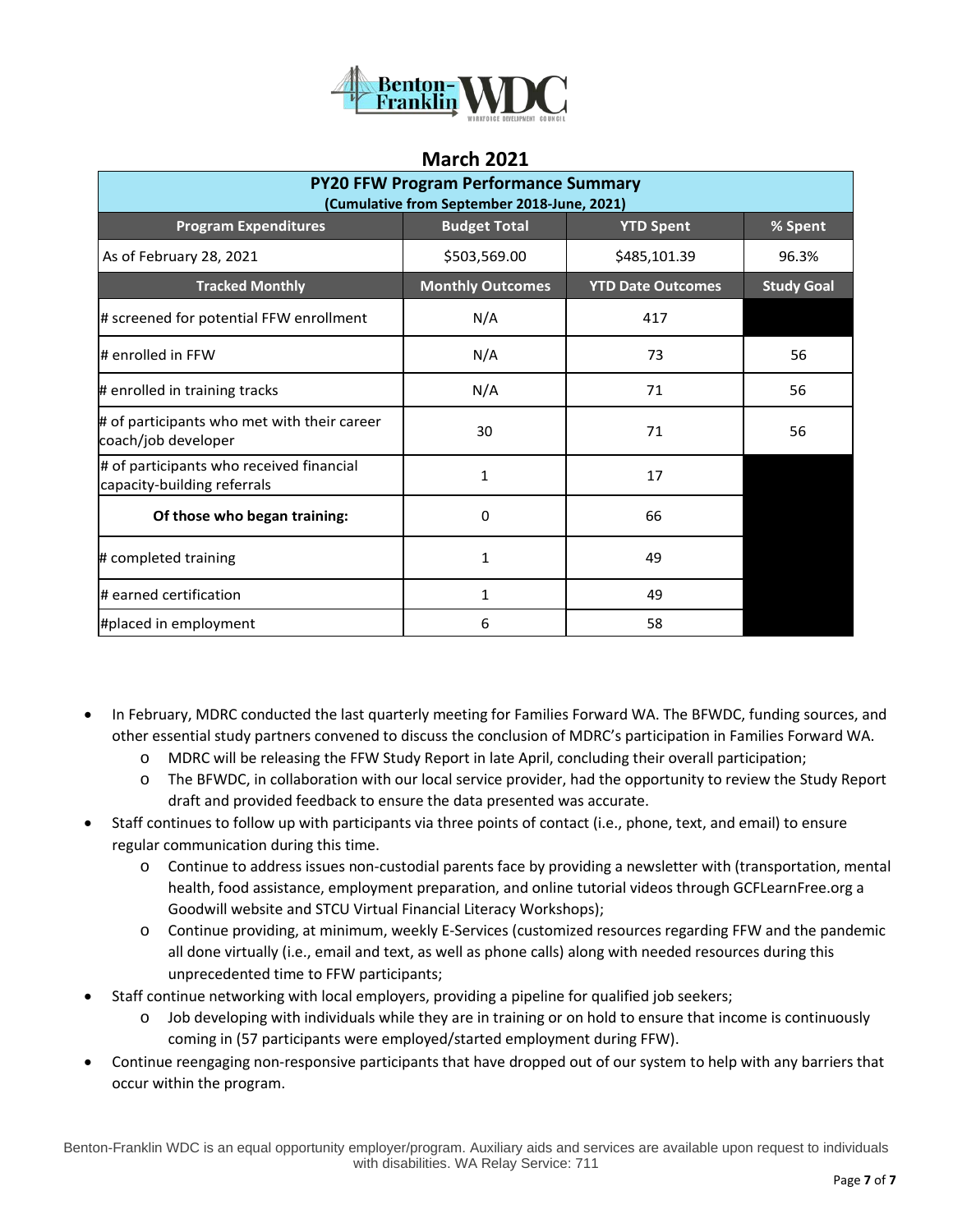

#### **PY20 Dislocated Worker Lay-off Profile Benton-Franklin Counties March 2021**

| <b>Company Name</b>                                                                                                                                                                                                                                                                                                                                                                                                                                                                                                                                                                                                                                                                                                                                                                                                                                                                                                                                  | <b>Date Notified</b> | <b>Industry</b>     | City      | <b>Layoff Date</b> | <b>WARN</b> | <b>Presentation</b> | # Impacted   |
|------------------------------------------------------------------------------------------------------------------------------------------------------------------------------------------------------------------------------------------------------------------------------------------------------------------------------------------------------------------------------------------------------------------------------------------------------------------------------------------------------------------------------------------------------------------------------------------------------------------------------------------------------------------------------------------------------------------------------------------------------------------------------------------------------------------------------------------------------------------------------------------------------------------------------------------------------|----------------------|---------------------|-----------|--------------------|-------------|---------------------|--------------|
| <b>Bruker</b>                                                                                                                                                                                                                                                                                                                                                                                                                                                                                                                                                                                                                                                                                                                                                                                                                                                                                                                                        | 3/1/2021             | Manufacturing       | Kennewick | 12/31/2021         |             |                     | 40           |
| 3/1/2021: Staff met with Teresa Lechelt email: teresa.lechelt@bruker.com and John Landfeld email: john.landfeld@bruker.com to discuss rapid response services. The Kennewick location is expecting to close<br>by the end of 2021, with a layoff date scheduled for 12/31/2021. There will be an estimated of 40 impacted workers, some will be transitioned to other locations and some will be retiring. A meeting with Bill<br>Messenger email: bmessenger@wslc.org is scheduled for March 8th, 2021 to discuss potential qualificatons for a TAA petition. Further meetings with program representitives from Worker Retraining,<br>Dislocated, and Apprenticeship programs will also be scheduled in order to further plan customized services for impacted workers.3/8/2021: Staff met with Teresa Lechel, John Landfeld, and Bill Messenger to<br>discuss potential TAA petition, petition will be filed 60 days before expected layoff date. |                      |                     |           |                    |             |                     |              |
| <b>Sandvik</b>                                                                                                                                                                                                                                                                                                                                                                                                                                                                                                                                                                                                                                                                                                                                                                                                                                                                                                                                       | 1/13/2021            | Manufacturing       | Kennewick | 10/30/2020         | <b>Yes</b>  | 10/5,10/6,10/12 50  |              |
| 3/26/2021: Eight impacted workers have enrolled in TAA program                                                                                                                                                                                                                                                                                                                                                                                                                                                                                                                                                                                                                                                                                                                                                                                                                                                                                       |                      |                     |           |                    |             |                     |              |
| <b>HMIS (Hanford Mission Integration Solutions)</b>                                                                                                                                                                                                                                                                                                                                                                                                                                                                                                                                                                                                                                                                                                                                                                                                                                                                                                  | 3/29/2021            | <b>Government</b>   | Richland  | 4/15/2021          | <b>No</b>   | 4/6/2021            | 27           |
| impacted workers are expected. Rapid Response presentation is scheduled for April 6th, 2021 via TEAMS.                                                                                                                                                                                                                                                                                                                                                                                                                                                                                                                                                                                                                                                                                                                                                                                                                                               |                      |                     |           |                    |             |                     |              |
| Shari's                                                                                                                                                                                                                                                                                                                                                                                                                                                                                                                                                                                                                                                                                                                                                                                                                                                                                                                                              | 3/29/2021            | <b>Food Service</b> | Richland  | 4/1/2021           | <b>No</b>   | N/A                 | Not Reported |
| 3/29/2021: Staff was informed of April 1st,2021 restaurant closure for Richland location. 3/31/2021: Staff connected with Brian 509-946-0681 and were informed that those impacted workers who were not being<br>transferred to the Kennewick location had already been hired by Denny's. Physical packets were also provided. The number of impacted workers were not reported. No WARN notice and no further services<br>were requested.                                                                                                                                                                                                                                                                                                                                                                                                                                                                                                           |                      |                     |           |                    |             |                     |              |
|                                                                                                                                                                                                                                                                                                                                                                                                                                                                                                                                                                                                                                                                                                                                                                                                                                                                                                                                                      |                      |                     |           |                    |             |                     |              |
|                                                                                                                                                                                                                                                                                                                                                                                                                                                                                                                                                                                                                                                                                                                                                                                                                                                                                                                                                      |                      |                     |           |                    |             |                     |              |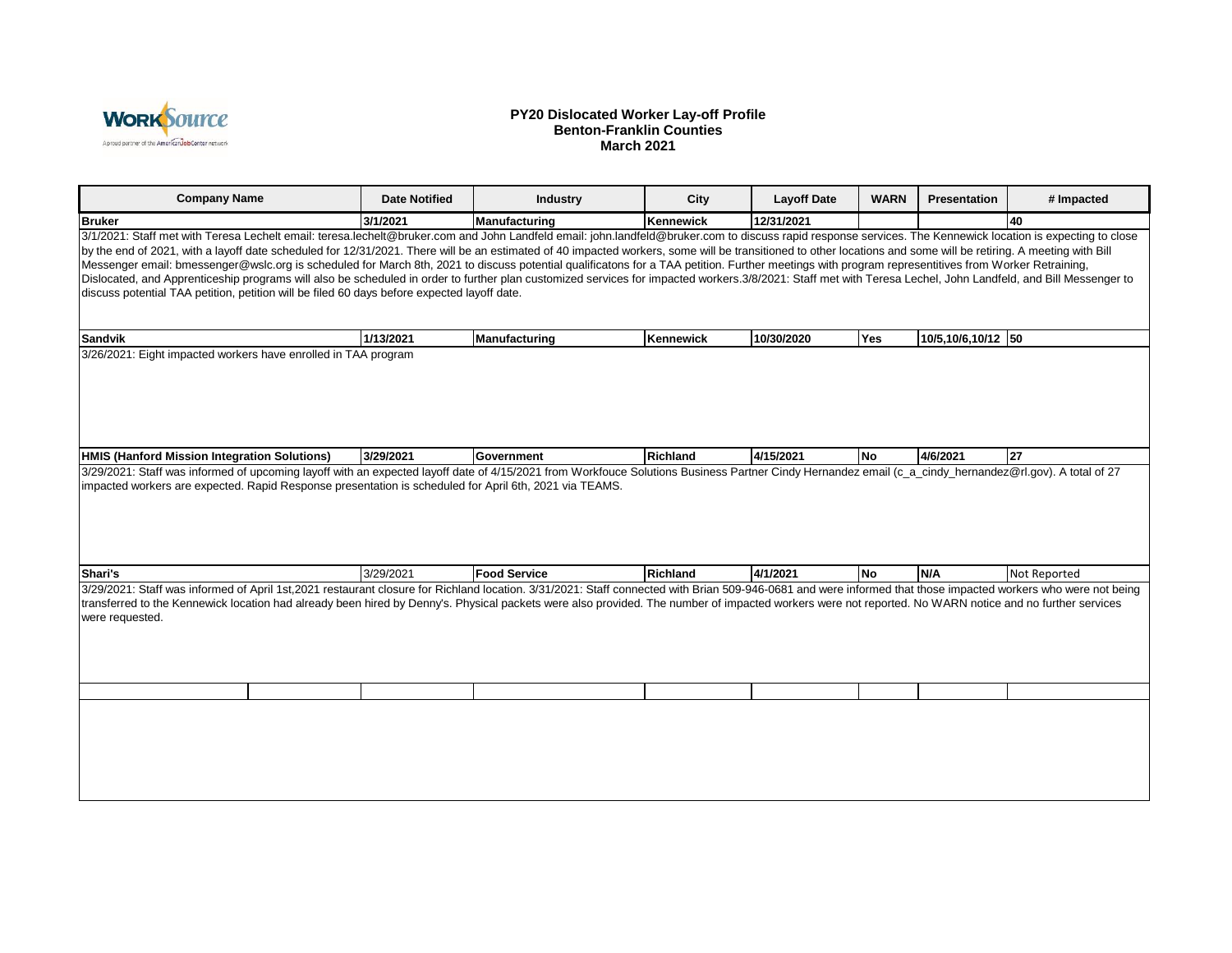# **Vision**

The Benton-Franklin Workforce Development Council contributes to our prosperous community by elevating the human potential



# **Mission**

Promoting a prosperous community by providing a progressive workforce system

Benton-Franklin Workforce Development Council (BFWDC) is one of the twelve (12) local/regional workforce development areas designated by the Governor of Washington State. The BFWDC coordinates and leverages workforce investments and strategies with stakeholders from education, economic development, labor and community-based organizations to advance the economic health of their respective communities through a skilled and competitive workforce

# **March 2021 Liaison Report**

**Program Year July 2020-June 2021**



A proud partner of the AmericanJobCenter network

#### **Providing Employment and Training Services to Job Seekers and Employers**

Total Staff Assisted Job Seekers: 487 Total Staff Assisted Services to Job Seekers: 1028 Unique Number of Businesses Served: 150 Staff Provided Business Services: 270

**For More information contact 509-734-5900 or visit WorkSourceWA.com**

# **TOFUTURES**

#### **Creating Pathways to Success for Youth and Young Adults 16-24**

TC Futures Total Youth Served (YTD): 277 Out-of-School Youth (OSY) Program: 161 Open Doors Program: 169 Co-enrolled in Both Programs: 53 Youth Attained General Education Development (GED): 37 Total OSY Employed and/or Post-Secondary Exits: 38 Average Wage: \$14.35 Placement Rate: 74%

> **For more information contact 509-537-1710 or visit TCFutures.org**

## **Workforce Innovation and Opportunity Act (WIOA) Title 1 Programs Employed Outcomes**

*Youth \* Adult \* Dislocated Worker \* Rapid Response Increase Employment \* Disaster Recovery \* Employment Recovery* Total Participants Served (YTD): 509 Monthly-to-Date Target: 598 Total Employed Exits (YTD): 161 Monthly-to-Date Target: 303

# **Additional BFWDC Programs**

*Economic Security for All (EcSA)* Participants Served (YTD): 38 Total Employed Exits: 7

Monthly-to-Date Target: 30 Monthly-to-Date Target: 10

*Families Forward Washington (FFW)* Enrolled: 73 Study Goal: 56 Placed in Employment: 58

NOTE: Although the doors of WorkSource Columbia Basin and TC Futures are closed to the public due to COVID- 19, staff continues to provide virtual services to job seekers and businesses. Please visit WorkSourceWA.com or TCFutures.org for a full menu of services. As of June 29th, TC Futures started providing GED testing services by appointment only.

*The Benton-Franklin Workforce Development Council is an Equal Opportunity employer/program. Auxiliary aids and services are available upon request to individuals with disabilities. Washington Relay: 711*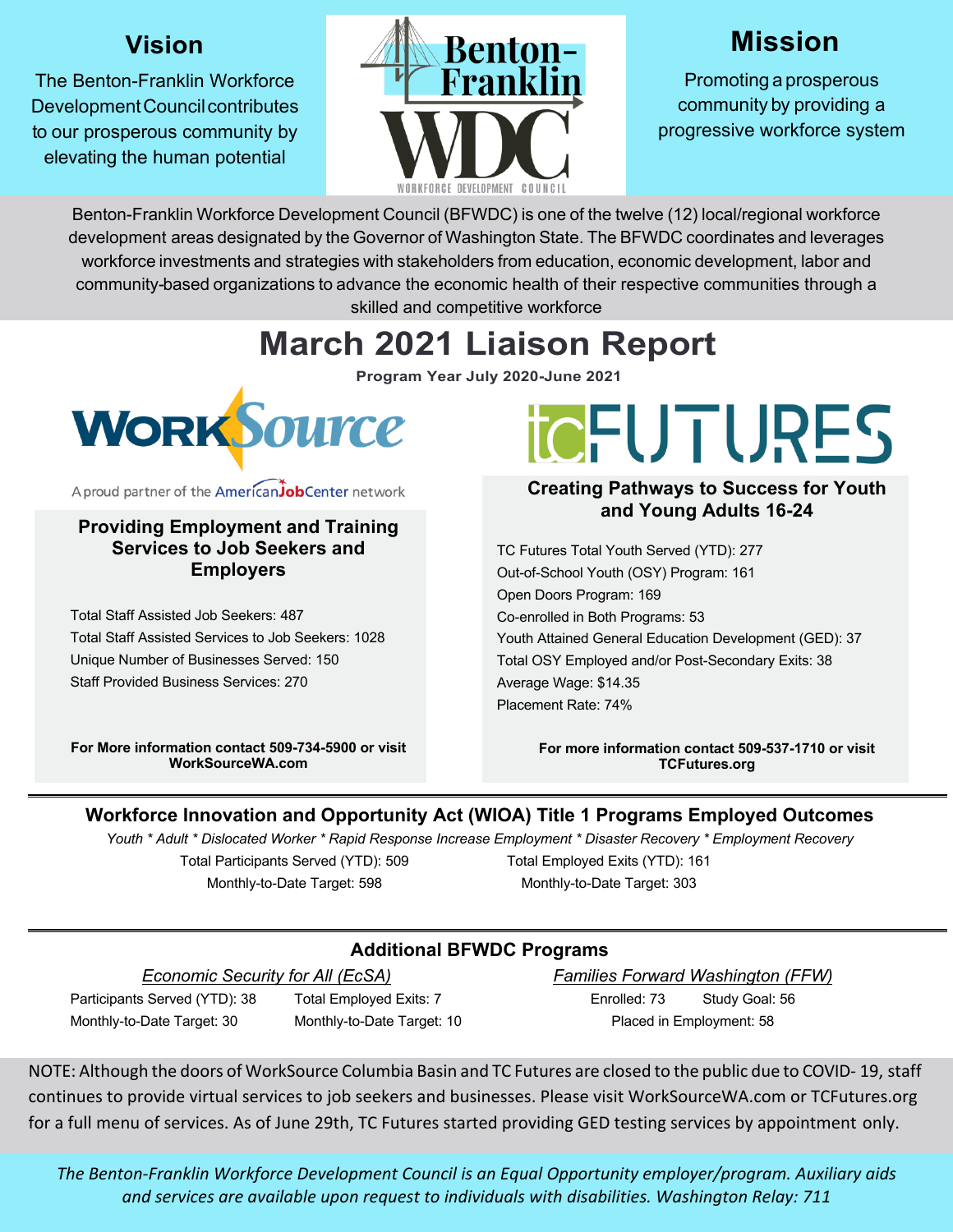# **Benton and Franklin County Business Demands (February)**

Employment Security Department Labor Market Information

*Source: https://esd.wa.gov/labormarketinfo*

| <b>Top Occupations</b>                                                                                                                                                                                 | <b>Top Licenses and Certifications</b>                                                                                                                                          |  |  |  |  |
|--------------------------------------------------------------------------------------------------------------------------------------------------------------------------------------------------------|---------------------------------------------------------------------------------------------------------------------------------------------------------------------------------|--|--|--|--|
| <b>Registered Nurses</b><br>$\bullet$<br>• Teacher Assistants<br>Laborers and Freight, Stock, and Movers<br>$\bullet$<br><b>Sales Representatives</b><br>$\bullet$<br>Managers, All Other<br>$\bullet$ | <b>Driver's License</b><br><b>First Aid CPR AED</b><br><b>Registered Nurse</b><br>Advanced Cardiac Life Support Certification<br><b>Certified Teacher</b><br><b>CDL Class A</b> |  |  |  |  |
| <b>Retail Salespersons</b><br>$\bullet$                                                                                                                                                                | <b>Franklin</b><br><b>Benton</b>                                                                                                                                                |  |  |  |  |
| Heavy and Tractor-Trailer Truck Drivers<br>$\bullet$                                                                                                                                                   |                                                                                                                                                                                 |  |  |  |  |
| <b>Customer Service Representatives</b><br>$\bullet$                                                                                                                                                   | Unemployment<br>6.7%<br>8.1%                                                                                                                                                    |  |  |  |  |
| <b>Coaches and Scouts</b>                                                                                                                                                                              | \$33.91<br>\$24.71<br>Average Wage (2019)                                                                                                                                       |  |  |  |  |
| <b>Other News</b>                                                                                                                                                                                      |                                                                                                                                                                                 |  |  |  |  |

- The Business Services Team hosted the Spring 2021 Virtual Career Fair in partnership with CBC and WSU on 3/9/21. 231 individuals registered and 176 attended (76% of registrants.) 47 local employers attended, and the event resulted in 131 employment referrals for 130 job seekers.
- The LinkedIn Learning Pilot efforts focuses on identifying occupational clusters impacted by

| $1/4/2021 -$<br>3/31/2021 | <b>Activated</b><br>Licenses | <b>Courses</b><br><b>Viewed</b> | <b>Courses</b><br>Completed | <b>Videos</b><br><b>Viewed</b> | <b>Videos</b><br>Completed |
|---------------------------|------------------------------|---------------------------------|-----------------------------|--------------------------------|----------------------------|
| <b>Customers</b>          | 13                           |                                 |                             | 13                             |                            |
| <b>Staff</b>              | 52                           | 66                              | 1 ว                         | 299                            | 234                        |

COVID. Outreach and targeted messaging to managers, restaurant workers, and youth receiving Unemployment Insurance benefits will occur in early April. These customers will receive information about LinkedIn Learning via email, group and 1:1 sessions.

COVID-19 Recovery (May through January 2021)



For up-to-date information please follow BFWDC, WorkSource, and/or TC Futures on Facebook.

Questions about this report? Contact David Chavey-Reynaud Phone: 509-734-5988 Email: dchavey@bf-wdc.org

www.bentonfranklinwdc.com **Contact usat 509-734-5980**



T*he Benton-Franklin Workforce Development Council is an Equal Opportunity employer/program. Auxiliary aids and services are available upon request to individuals with disabilities. Washington Relay: 711*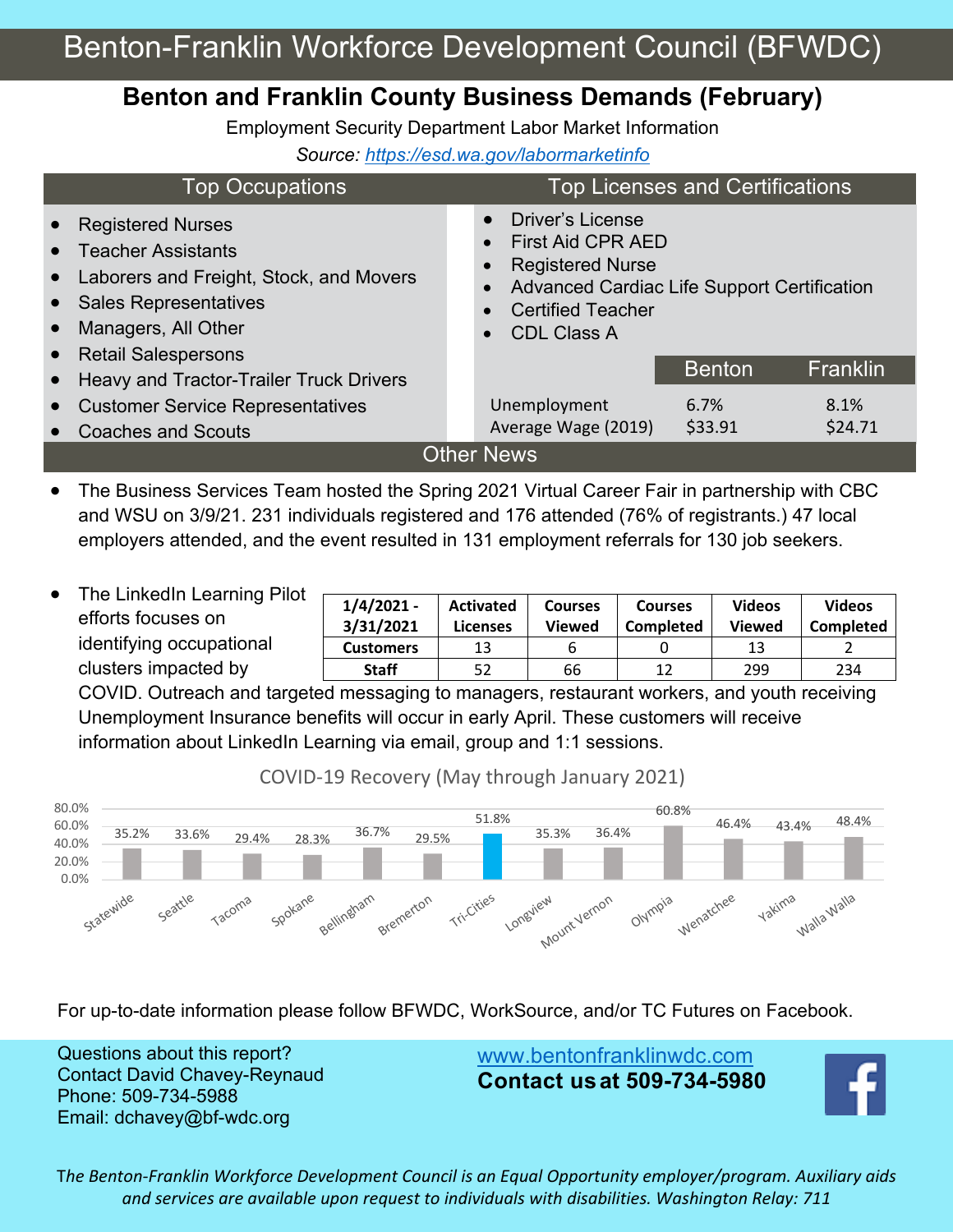

#### **WorkSource Operator Report**

Benton Franklin Workforce Consortium March 2021

#### **March Highlights:**

- The March 9<sup>th</sup> Virtual Career Fair (co-hosted with CBC and WSU-Tri) attracted 47 local business, 176 job seekers and 131 referrals.
- At WSCB's exit conference for Agricultural Monitoring on 3/26, the State Monitor Advocate *(*Office of Agricultural & Seasonal Workforce Services, ESD) gave high praise to WSCB for our functional integration of services.

#### **WorkSource Site Operations:**

| <b>Customer Counts 3/1-3/31/2021</b>                               |                                    |                             |  |
|--------------------------------------------------------------------|------------------------------------|-----------------------------|--|
| <b>Total Staff Assisted Seekers</b>                                |                                    | 487                         |  |
| <b>Total Staff Assisted Services</b>                               |                                    | 1028                        |  |
| <b>Basic Services</b>                                              |                                    | 896                         |  |
| Individualized, Training & Support Services                        |                                    | 132                         |  |
| <b>Unique Number of Businesses Served</b>                          |                                    | 150                         |  |
| <b>Staff Provided Business Services</b>                            |                                    | 270                         |  |
|                                                                    | <b>Services</b><br><b>Provided</b> | <b>Businesses</b><br>Served |  |
| <b>Business Assistance</b>                                         | 15                                 | 15                          |  |
| WorkSourceWA.com, Rapid Response, Business Friendly Programs, etc. |                                    |                             |  |
| <b>Employee Training</b>                                           | 18                                 | 9                           |  |
| Assessment, referral, enrollment, etc.                             |                                    |                             |  |
| <b>Other</b>                                                       | 88                                 | 72                          |  |
| Employer outreach visit, marketing business services, etc.         |                                    |                             |  |
| <b>Recruitment</b>                                                 | 149                                | 83                          |  |
| Hiring events, referrals, etc.                                     |                                    |                             |  |
| <b>Wage &amp; Occupation Information</b>                           | $\Omega$                           | $\Omega$                    |  |
| Labor Market Info, etc.                                            |                                    |                             |  |

Data reporting Sources - Job Seeker Services: ETO Local Reporter Services Report OPTIMIZED & Business Services: ETO Staff Provided Business Services (4/9/21)

Number of unique job seekers and services provided have decreased this month compared to March 2020. Mitigation is occurring through targeted outreach to hundreds of customers. See the Service Delivery section below for additional details.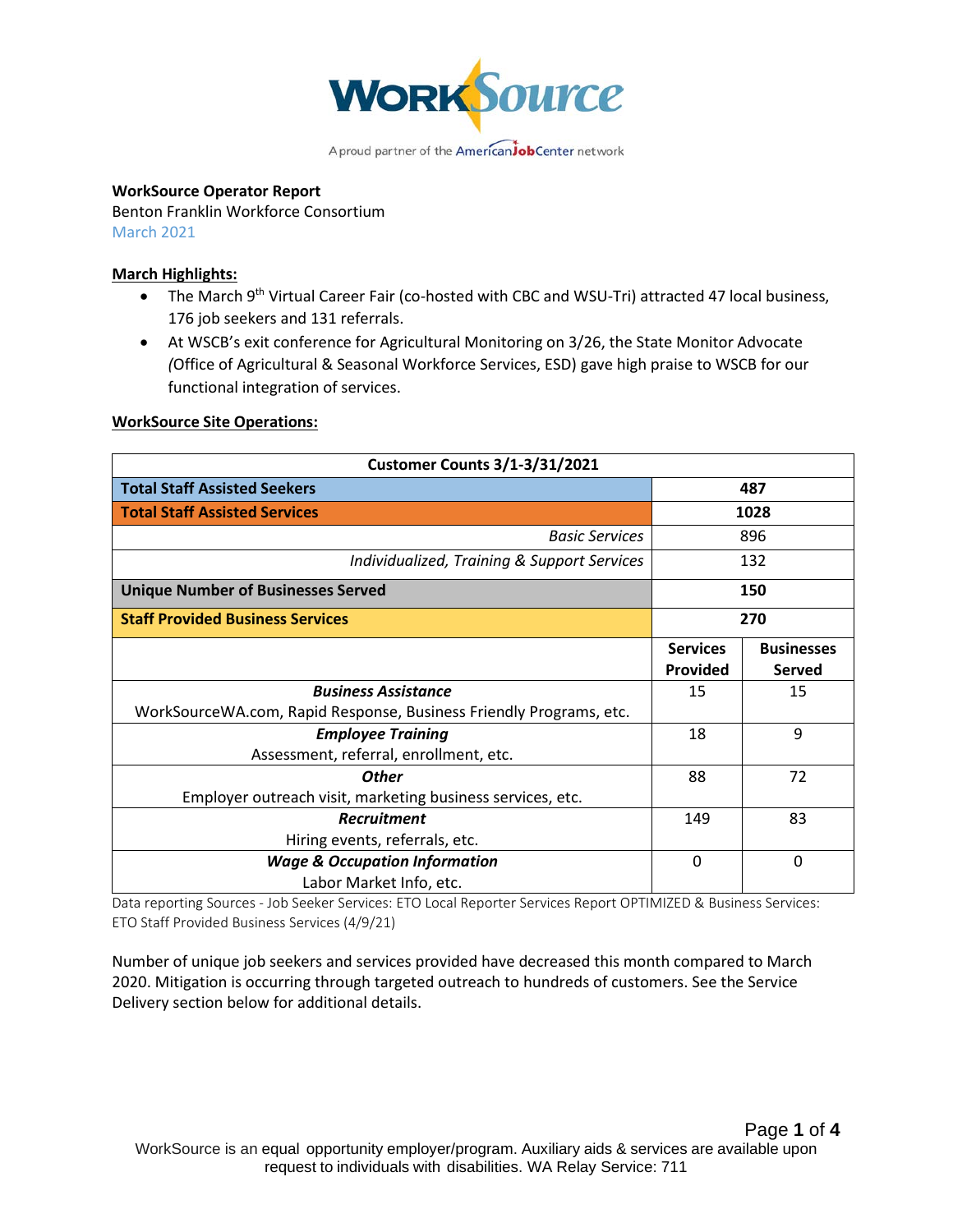

A proud partner of the AmericanJobCenter network

#### **March 2021 Customer Satisfaction Survey:**

- 56 survey responses received *(11% response rate):*
	- o Of the customers who responded, 94% would refer family and friends
	- o Top 3 services rated: job search, training resources, and one-on-one career guidance
- Customer Feedback What we did well:
	- o "Bessie Garza was extremely knowledgeable and helpful."
	- $\circ$  "Yolanda contacted me in a short time and explained how, when and where my flaggers classs was being conducted and the cost."
	- o "You showed me a path forward. I am a 60 year old man suddenly without a career I went to college for. I was not sure I could ever get a living wage job again and with your help I as able to do that."
- Customer Feedback What we can do better:
	- o "Raise the poverty level you want people to be in to give help ex: I made more than what you allow to get help for my cdl class a training Assistence."
	- o "A few videos of reference to motivate were not a good fit for the audience that was in class…Be a little more conscientious of who is in class."
		- 1. This feedback has been shared with the Group Services Team for further investigation and resolution.

#### **Service Delivery**

#### **Career Services:**

- Despite efforts to engage customers, demand for services continues to be low as compared to March 2020. Engagement efforts include, but are not limited to:
	- o Continued collaboration with community partners, such as MidColumbia Library and the local food banks to distribute educational materials.
	- o Sector based outreach to customers receiving Unemployment Insurance (UI) benefits by phone and GovDelivery email continues.
	- o Creation and distribution of materials highlighting our services, including one-on-one appointments, workshops, technical assistance, and more.
	- o Use of social media, including Facebook and LinkedIn, to share upcoming events and services available to businesses and jobseekers.
	- o Communication amongst WorkSource and community partners to ensure all are informed and able to refer customers to WSCB services as appropriate.
	- o One on one connections with customers via phone and email.
	- o Multiple ways to contact WSCB, including use of information request forms, email, and staffing of the main phone line for incoming calls.
- During March, WSCB provided 82 group services to 26 individuals through our local workshops and group sessions. The most attended workshop during March is the Strategies for Success series, which provides opportunities for attendees to connect with peers and to learn skills that will support them in life as well as work. Topics include communication,
- Our Assessment Taskforce is preparing additional training for WSCB staff, including the Myers Briggs Type Indicator (MBTI) and Talent Central.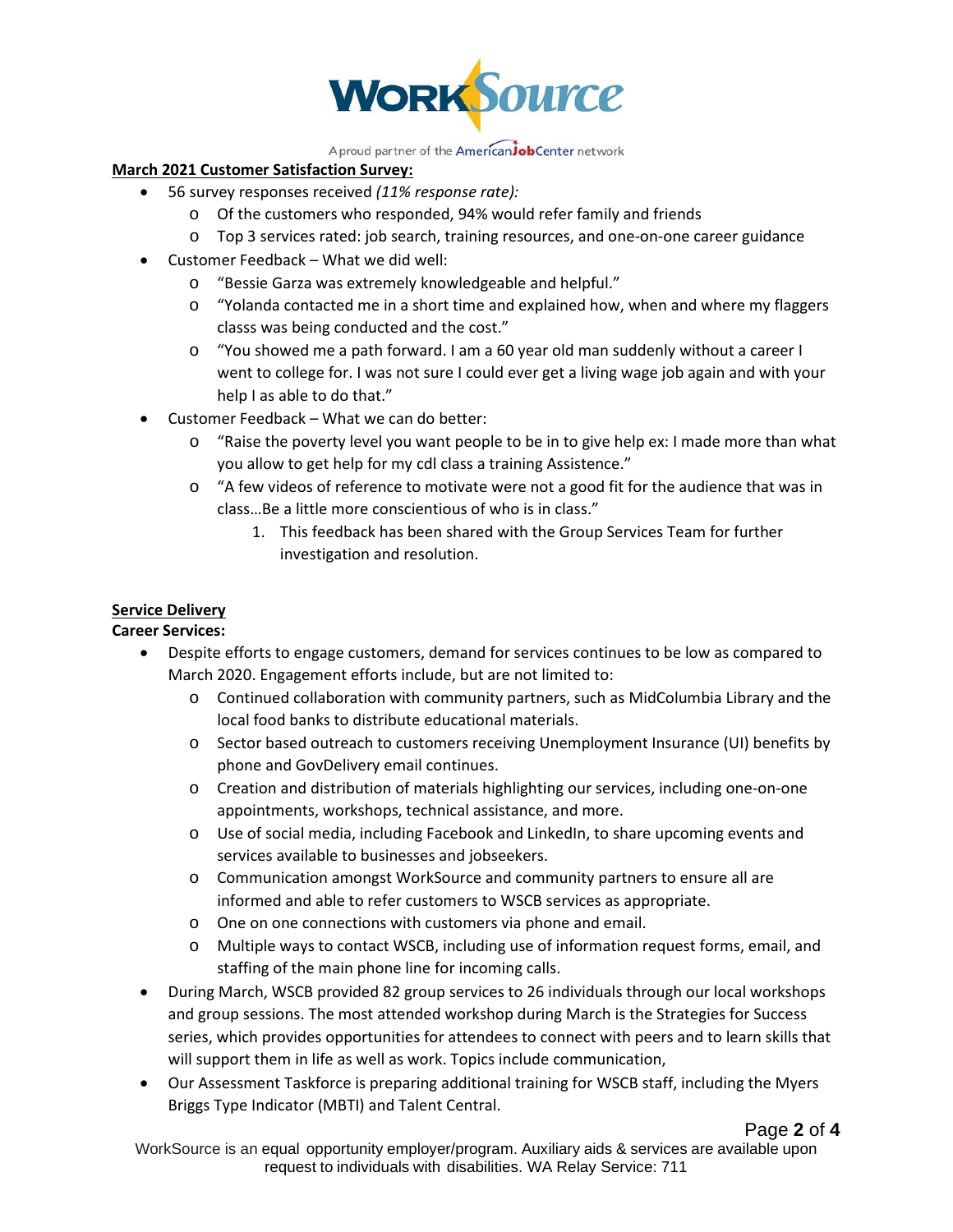

A proud partner of the AmericanJobCenter network

• LinkedIn Learning Pilot efforts focused on identifying occupational clusters impacted by COVID. Outreach and targeted messaging to managers, restaurant workers, and youth receiving Unemployment Insurance benefits will occur in early April. These customers will receive information about LinkedIn Learning via email, group and 1:1 sessions.

| $1/4/2021 -$<br>3/31/2021 | <b>Activated</b><br><b>Licenses</b> | <b>Courses</b><br><b>Viewed</b> | <b>Courses</b><br>Completed | <b>Videos</b><br><b>Viewed</b> | <b>Videos</b><br><b>Completed</b> |
|---------------------------|-------------------------------------|---------------------------------|-----------------------------|--------------------------------|-----------------------------------|
| <b>Customers</b>          | 13                                  | ь                               |                             | 13                             |                                   |
| <b>Staff</b>              | 52                                  | 66                              | 12                          | 299                            | 234                               |

Note: Customers and Staff include both WSCB & TC Futures.

• Team WSCB completed our self study process in preparation for 2021 Certification. Feedback gathered has been used to inform the Certification Application.

#### **Business Services:**

- The Business Services Team hosted the Spring 2021 Virtual Career Fair in partnership with CBC and WSU on 3/9/21. 231 individuals registered and 176 attended (76% of registrants.) 47 local employers attended and the event resulted in 131 employment referrals for 130 job seekers.
- To support the success of future events, Business Services will continue to issue collaborative press releases, connect one-on-one with local business via phone and email, and use GovDelivery to engage both businesses and job seekers. They will also share information within the WSCB partnership as well as with community partners.
- There will be a standing virtual job fair on the last Tuesday of each month.
- A business customer flow map was created to support certification work. It highlights the services available and outcomes/value add.

*Note - WSCB team members continue to provide services 100% virtually at this time. Preparation for return to office is in progress in alignment with CDC guidance and the Governor's Roadmap to Recovery plan.*

#### **Community Connections:**

- 3/9 & 3/23: Attended the COVID-19 Local Decision Maker Briefing for awareness of community happenings and trends related to the pandemic. Information shared with WSCB and BFWDC stakeholders.
- 3/12: Collaboration call with Sara Schwan, Advocacy & Development Manager with MidColumbia Library to share updates and discuss future opportunities to expand workforce development accessibility through partnership.
- 3/17: Introduction to Luz Gonzalez-Virgen, Equal Pay Specialist with L&I, to learn about trainings/consultations available to WSCB business and job seeker customers.